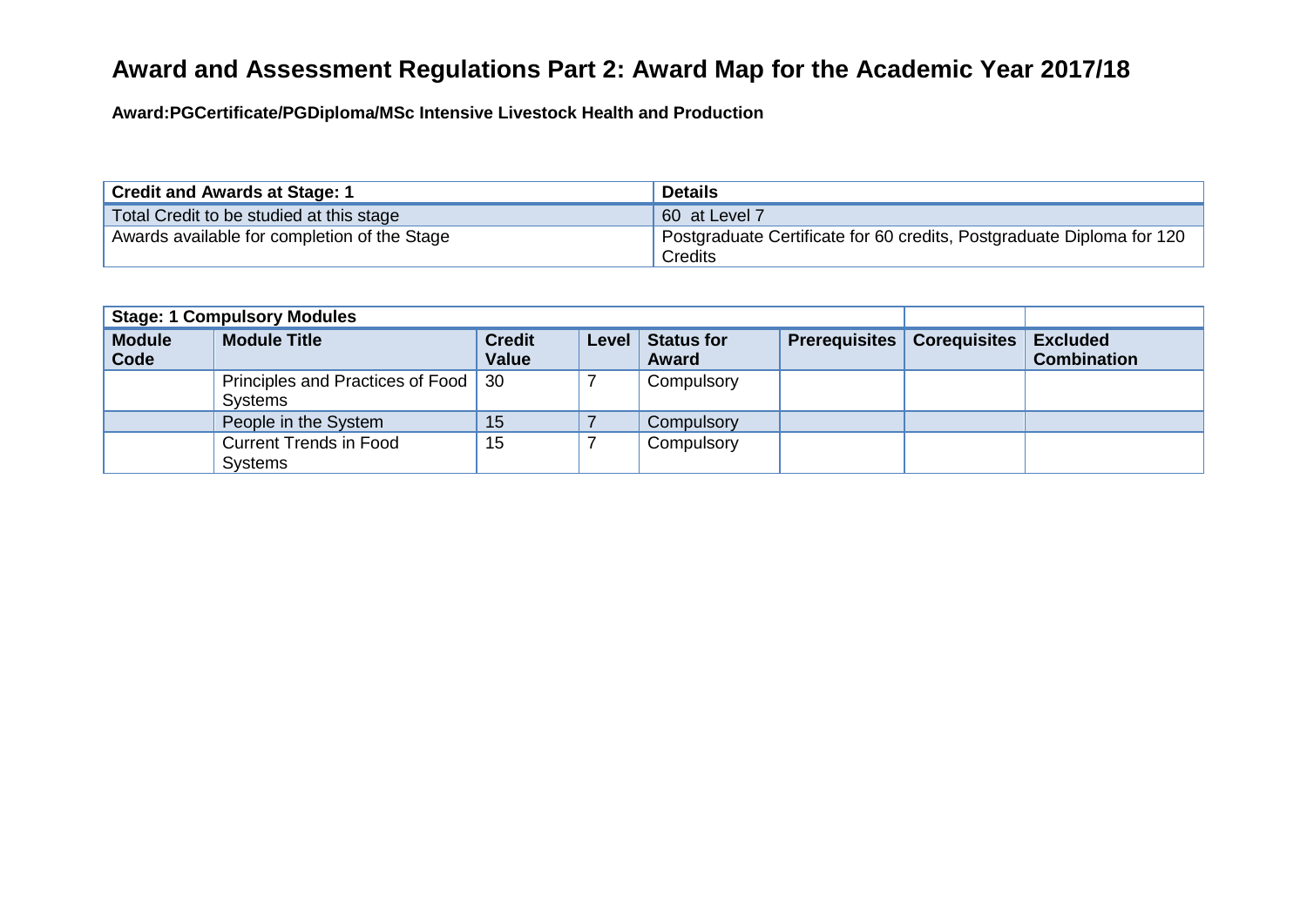## **Award and Assessment Regulations Part 2: Award Map for the Academic Year 2017/18**

**Award:PGCertificate/PGDiploma/MSc Intensive Livestock Health and Production**

| <b>Stage: 1 Optional Modules</b> |                                                                  |                               |                |                                   |                   |                         |                                                                                                |
|----------------------------------|------------------------------------------------------------------|-------------------------------|----------------|-----------------------------------|-------------------|-------------------------|------------------------------------------------------------------------------------------------|
| <b>Module</b><br>Code            | <b>Module Title</b>                                              | <b>Credit</b><br><b>Value</b> | Level          | <b>Status for</b><br><b>Award</b> | Prereg<br>uisites | Corequ<br><b>isites</b> | <b>Excluded Combination</b>                                                                    |
|                                  | <b>Applied Animal Welfare</b>                                    | 15                            |                | Optional                          |                   |                         |                                                                                                |
|                                  | Epidemiology                                                     | 15                            |                | Optional                          |                   |                         |                                                                                                |
|                                  | Food Safety: A system-wide<br>approach                           | 15                            | 7              | Optional                          |                   |                         |                                                                                                |
|                                  | Genetics and Genomics in<br>Livestock Management                 | 15                            | $\overline{7}$ | Optional                          |                   |                         |                                                                                                |
|                                  | Infectious Diseases of Intensively<br>Reared Livestock - Poultry | 15                            | 7              | Optional                          |                   |                         |                                                                                                |
|                                  | Infectious Diseases of Intensively<br>Reared Livestock - Pigs    | 15                            | $\overline{7}$ | Optional                          |                   |                         |                                                                                                |
|                                  | <b>Animal Health Economics</b>                                   | 15                            | 7              | Optional                          |                   |                         |                                                                                                |
|                                  | <b>Applied Animal Nutrition</b>                                  | 15                            |                | Optional                          |                   |                         |                                                                                                |
|                                  | <b>Biosecurity</b>                                               | 15                            |                | Optional                          |                   |                         |                                                                                                |
|                                  | Research Methods for the Food<br>System                          | 15                            | $\overline{7}$ | Optional                          |                   |                         | Research Methods for the Food System<br>when counted as a compulsory module for<br>Stage 2 MSc |
|                                  | <b>ILHP Research Project</b>                                     | 45                            | $\overline{7}$ | Optional                          |                   |                         | ILHP Research Project when counted as a<br>compulsory module for Stage 2 MSc                   |